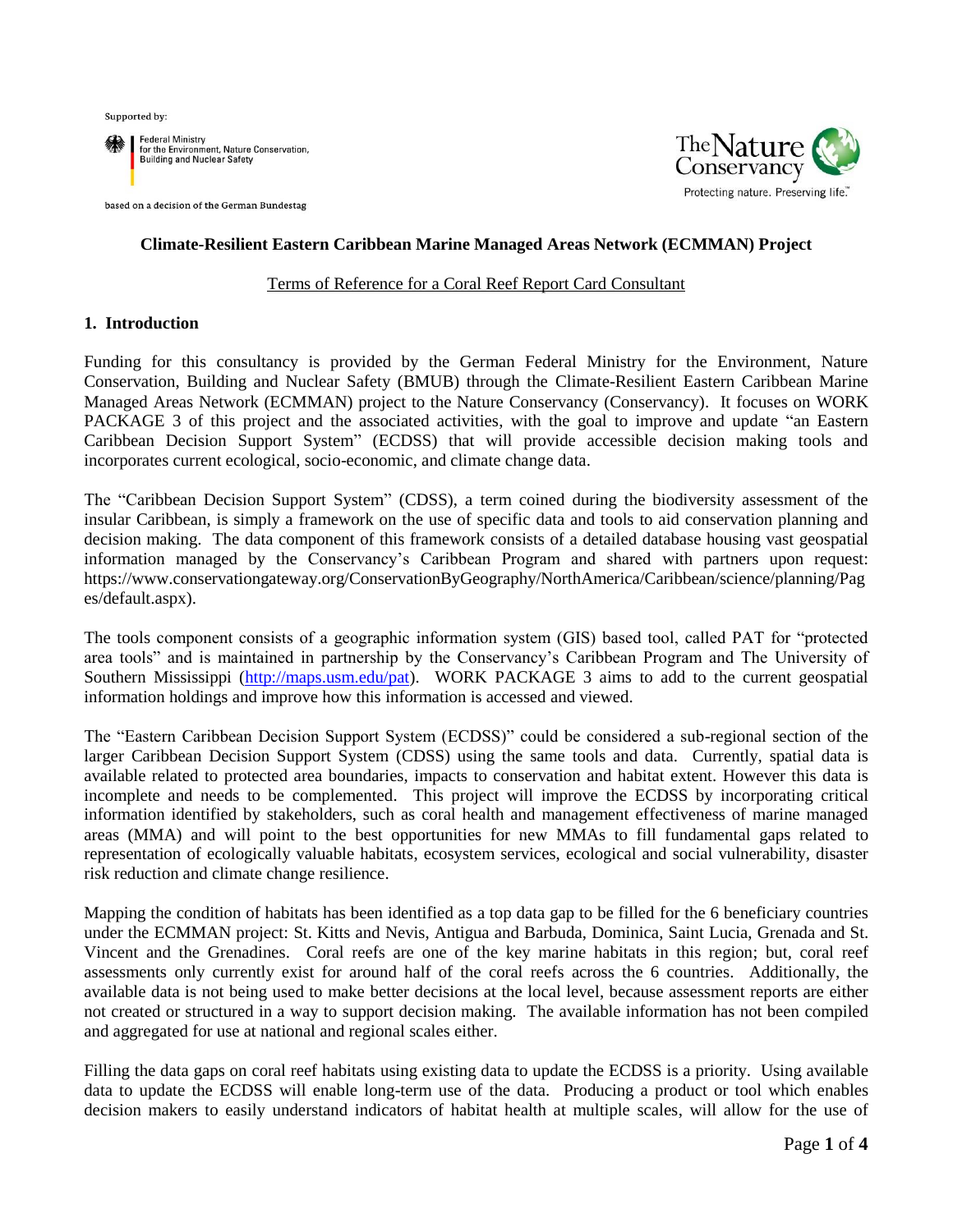existing data to support relevant management decisions. The combination of these activities will enable informed decision making regarding the addition of the new MMAs to the regional network, create recommendations for targeted actions to improve overall management of MMAs, and inform where gaps in monitoring exist. The reporting communication tool can be in the form of an assessment report card and accompanying maps.

## **2. Consultancy Objectives**

The purpose of this consultancy is to assist the Conservancy with the implementation of WORK PACKAGE 3 of the ECMMAN project as it relates to assessing existing coral reef ecological, spatial, condition/status, and raw data into a decision support system that is meeting the needs of MMA managers, planners, government decision makers and international donors. The consultancy will also help identify data gaps, monitoring gaps, and prioritize where new monitoring efforts should be focused.

The consultant will work with the Conservancy and stakeholders to carry out the tasks associated with two specific activities in the ECMMAN grant document. Specifically, these are 3.1: Incorporate existing spatially explicit data in the existing ECDSS as it relates to the coral reef habitat (e.g. AGRRA, FORCE, Reef Check) and 3.3 Produce a suite of user friendly tools that will help inform coral reef monitoring activities under other outputs, explore options, and help guide investments of project funding.

The consultant will also work to guide the development of a coral reef assessment report(s) for the 6 beneficiary countries. The coral reef assessment report(s) will be the major consultancy deliverable intended for governments, MMA managers and donors, and should provide the current status of coral reefs based on an assessment of the data that exists at present. This information will feed directly into the spatial aspect of the decision support system and static maps. The coral reef assessment report should also identify where coral reefs haven't been monitored at all or in the last 5 years and help prioritize where additional monitoring should be focused.

Prioritized recommendations for in water assessment locations to fill these monitoring gaps, or monitor sites where there has been a monitoring lag, should be delivered by the consultant.

## **3. Scope of Work – Activities**

To accomplish the above-referenced objectives, the consultant will work in coordination with the Conservancy and stakeholders in each of the six participating countries to complete the following activities:

#### Activity 1 – Work plan

 Develop a detailed work plan to be reviewed and approved by the Conservancy on how the objectives of the consultancy will be accomplished.

#### Activity 2 – Review existing coral reef assessment datasets

- Review existing coral reef assessment datasets collected both by the Conservancy and the Consultant to ensure that the correct information is being gathered from partners and assist in answering questions about how coral reef assessment data should be packaged when delivered by sources of the raw data.
- Assist the Conservancy in determining whether all coral reef assessment data have been collected for the 6 countries.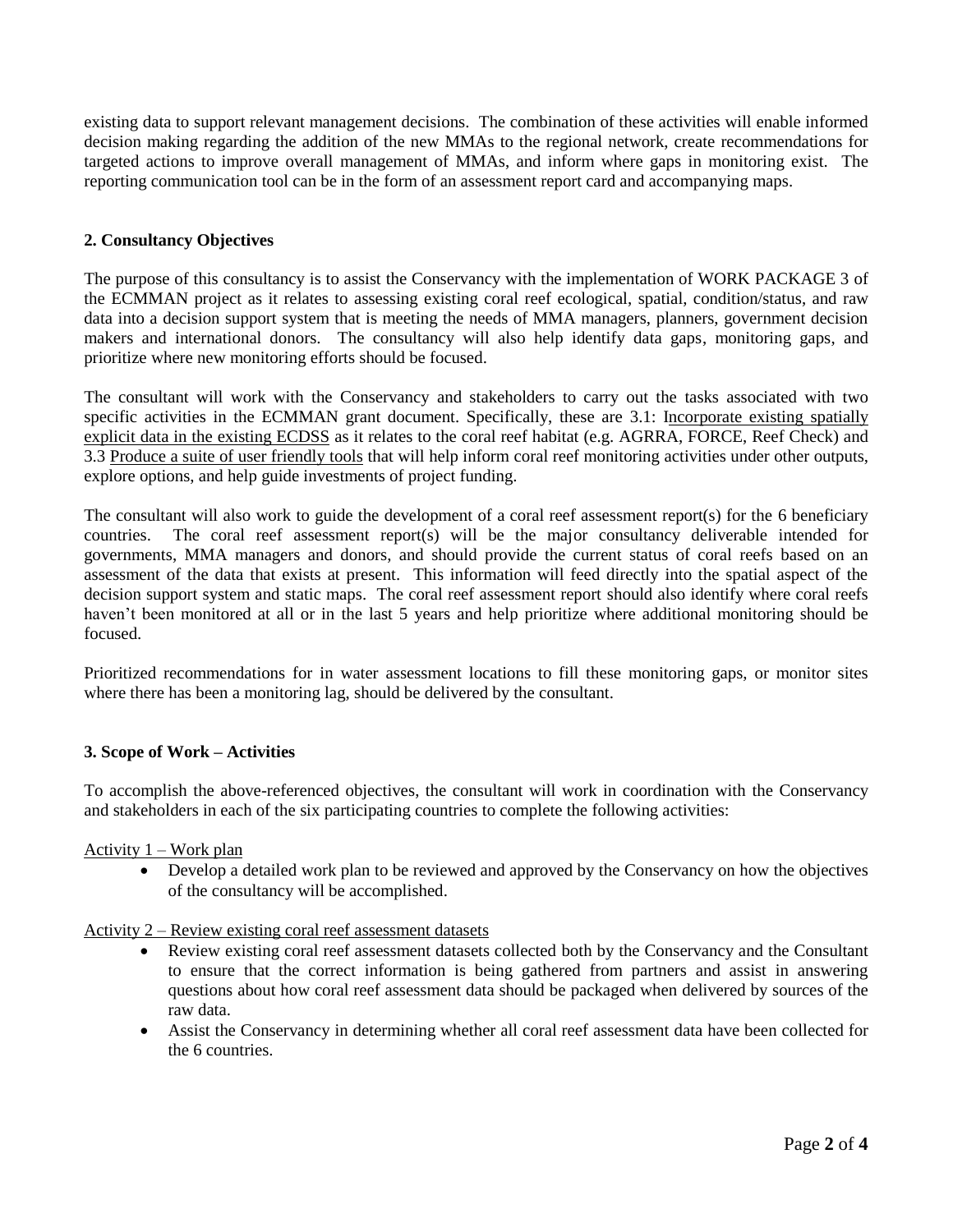Activity 3 – Compile and format data for regional and individual country assessment reports

- Work with the Conservancy to take the existing coral reef assessment datasets and format the raw datasets into a set of numerical indicators of various measures pre-identified by the "Five-Country Eastern Caribbean Regional Marine Protected Area Monitoring and Evaluation Plan" (coral cover, coral algal ratio, coral disease, coral diversity, fish diversity, herbivorous fish abundance, conch abundance, etc.).
- Work with the Conservancy to determine the appropriate thresholds for categorical bins for indicator values (Very Good, Good, Fair, Poor etc.).
- Work with the Conservancy to develop the framework and maps for how the indicators can be displayed spatially.

Activity 4 – Map showing recommendations

- Create map with prioritized recommendations for in water assessment locations to fill monitoring gaps or repeat monitoring at sites where there has been a monitoring lag.
- Work with the Conservancy to determine final locations for in water assessments.

Activity 5 – Draft individual country assessment reports

 Work with the Conservancy to prepare draft individual country assessment reports with displays of coral indicators for where data has been collected, and identify monitoring gaps and conservation approaches and recommendations.

Activity 6 – Prepare draft regional summary report

 Work with the Conservancy to prepare draft regional summary report, also to include displays of coral indicators for where data has been collected, and identify monitoring gaps and conservation approaches and recommendations.

Activity 7 – Deliver final individual country assessment reports

Activity 8 – Deliver final regional summary report

## **4. Qualifications**

- a) An in-depth knowledge of coral reef ecology and Caribbean shallow marine ecosystems.
- b) A demonstrated ability to work with diverse stakeholders in collaborative data collection fashion.
- c) A graduate degree with relevant work experience of 5 or more years, or a certification and undergraduate degree in a relevant area in biology, ecology, environmental management or other related field with more than 10 years of experience.
- d) Experience with marine field conditions and a variety of coral reef monitoring methods.
- e) A working knowledge of how ecological information can be packaged into useful formats for decision makers and protected area managers.
- f) Experience working on similar types of projects (e.g. determining a set of options for indicator visualizations, threshold setting and report card development).
- g) An ability to effectively interact and communicate with government officials, regional, intergovernmental organizations, and the multi-lateral donor community in the Eastern Caribbean.
- h) Excellent organizational, written, and verbal communication skills in English.
- i) Ability to work independently and be a team player.
- j) Ability to communicate on a regular basis via email and phone.
- k) This recruitment is open to regional and international consultants; with preference given to a consulting firm or relevant registered business entity.